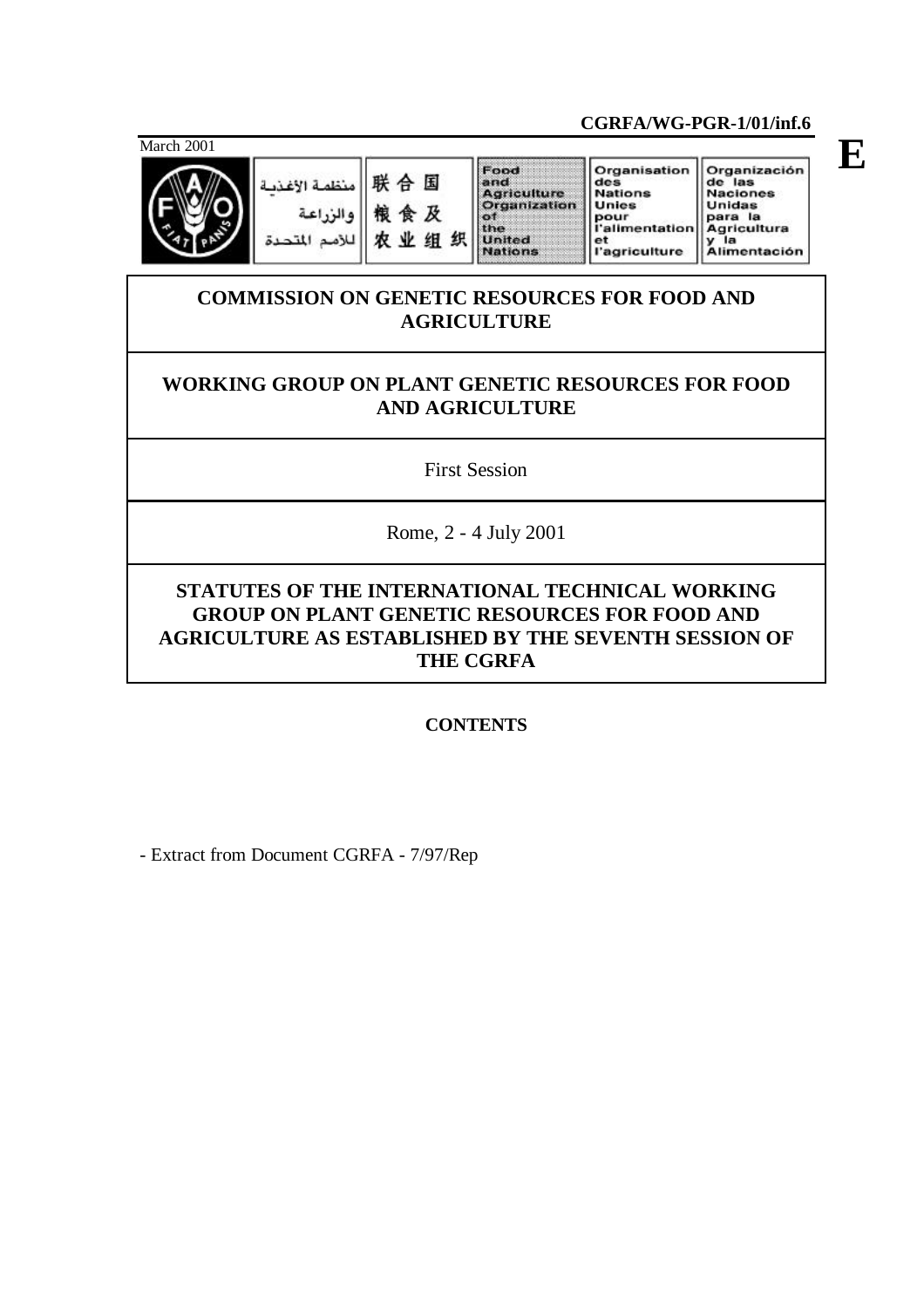### **STATUTES OF THE INTERGOVERNMENTAL TECHNICAL WORKING GROUP ON PLANT GENETIC RESOURCES**

### **Article 1 Terms of Reference**

The Intergovernmental Technical Working Group on Plant Genetic Resources for Food and Agriculture (the Working Group) shall:

- (a) review the situation and issues related to agrobiodiversity in the area of plant genetic resources for food and agriculture and advise and make recommendations to the Commission on these matters;
- (b) consider the progress made in implementing the Commission's programme of work on plant genetic resources for food and agriculture as well as any other matters referred to the Working Group by the Commission;
- (c) report to the Commission on its activities.

In order for the Working Group to carry out this mandate, the Commission will assign specific tasks to the Working Group.

## **Article II Composition**

The Working Group shall be composed of twenty-seven Member Nations from the following regions:

- 5 from Africa
- 5 from Europe
- 5 from Asia
- 5 from Latin America and the Caribbean
- 3 from the Near East
- 2 from North America
- 2 from Southwest Pacific.